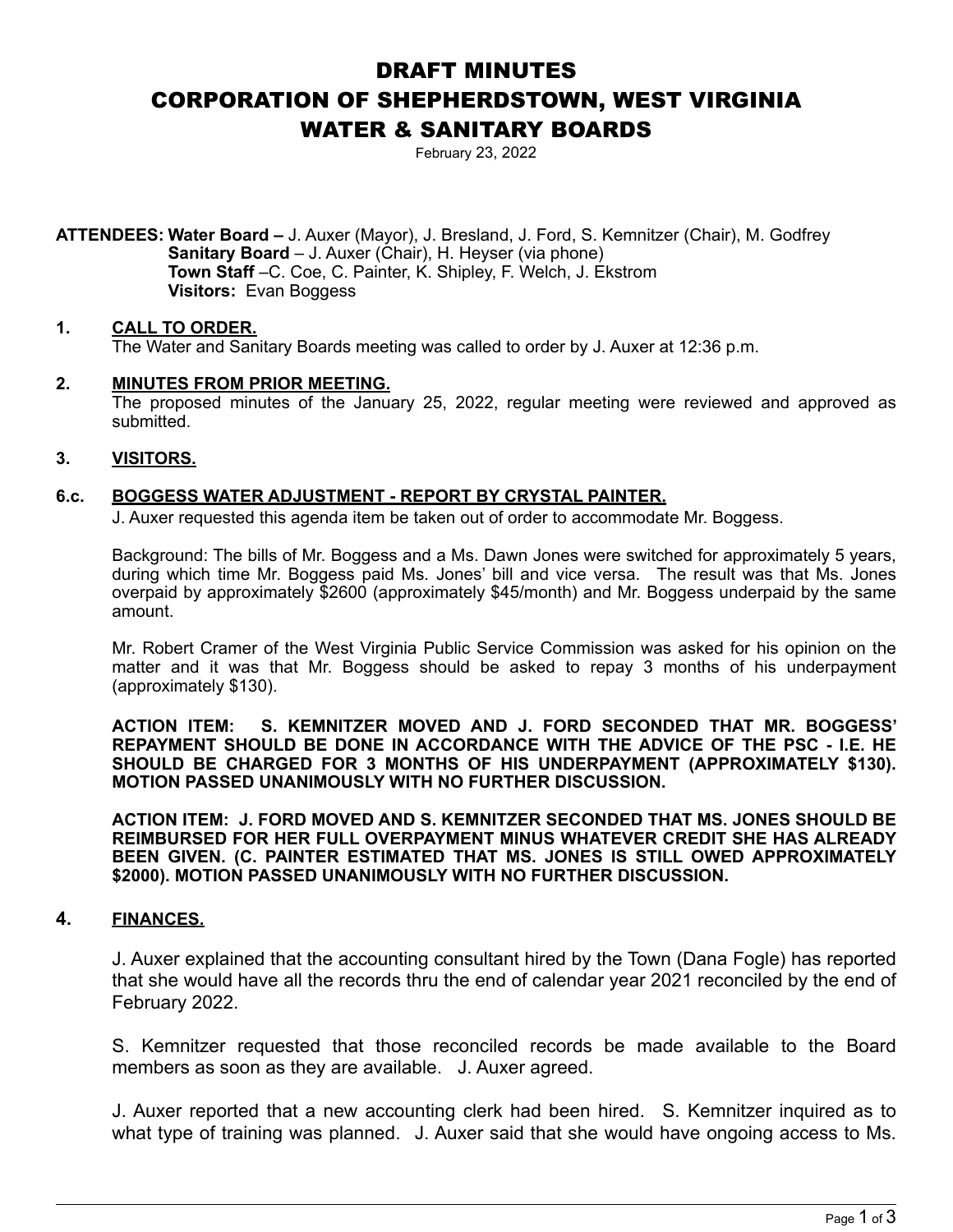Fogle (who has general expertise in Municipal accounting) and also would have access to David Decker who has specific expertise in Municipal Utility accounting.

## **5. FLOW AND QUALITY REPORTS.**

# **5.a WATER - NO VIOLATIONS.**

C. Coe reported there were no violations for the month.

## **5.b. SANITARY REPORTS – NO VIOLATIONS.**

K. Shipley reported there were no violations for the month. He noted that they were currently about half through the process of cleaning the membranes.

## **6. UNFINISHED BUSINESS.**

**6.a SEWER USE ORDINANCE – REVISION AND COMMENTS - SPRING 2022.** J. Auxer reported that no progress has been made on this effort.

## **6.b WATER PLANT IMPROVEMENT PROJECT - JEFF EKSTROM TO REPORT.**

 J. Ekstrom reported that the project was on schedule with the latest effort being work done on the Town Run intake.

## **7. NEW BUSINESS.**

## **7.a EXPLANATION OF NEW LEAD AND COPPER RULE - 120 WATER REPRESENTATIVE - (1) CHAZZ PRINTZ LETTER ENCLOSED - (2) MAYOR'S LETTER ENCLOSED - (3) RESPONSE FROM JOE RITANO.**

J. Auxer stated that as part of the due diligence for contracting with 120 Water several of their references had been checked and all the responses were positive.

S. Kemnitzer asked J. Ekstrom what his advice would be in regard to contracting with 120 Water. He responded that they have executed similar contracts for several other WV utilities and, as far as he knows, their work has been well received.

C. Coe explained that we only received one bid on this project (120 Water) but that it was appropriate to move forward with no other bids because 120 Water is the only company in the United States that is approved by the EPA to do this work.

# **7.b SANITARY SURVEY - WOODY COE REPORT.**

C. Coe stated that there were no deficiencies reported in the survey but there were several recommendations. He is working to address all the recommendations. Two of the recommendations require expenditures: 1) There is a need to hire an Operator-in-Training and 2) We need a GSI system to continue with leak detection in order to get our water loss under 15%. He requested a motion to approve those items.

## **ACTION ITEM: S. KEMNITZER MOVED AND J. BRESLAND SECONDED TO AUTHORIZE THE HIRING OF AN OPERATOR-IN-TRAINING AND TO AUTHORIZE C. COE TO OBTAIN ESTIMATES FOR A GSI SYSTEM. MOTION PASSED UNANIMOUSLY WITH NO FURTHER DISCUSSION.**

## **8. MAYOR'S REPORT.**

J. Auxer discussed a Federal grant funding opportunities that the Town is presently pursuing for water and waste water infrastructure.

 J. Bresland mentioned that he was told at another meeting that all Municipal public meetings had to be advertised on the WV Secretary of State's Open Meeting website. J. Auxer said that he was not aware of this requirement but would look into it.

# **9. NEXT MEETING DATE.**